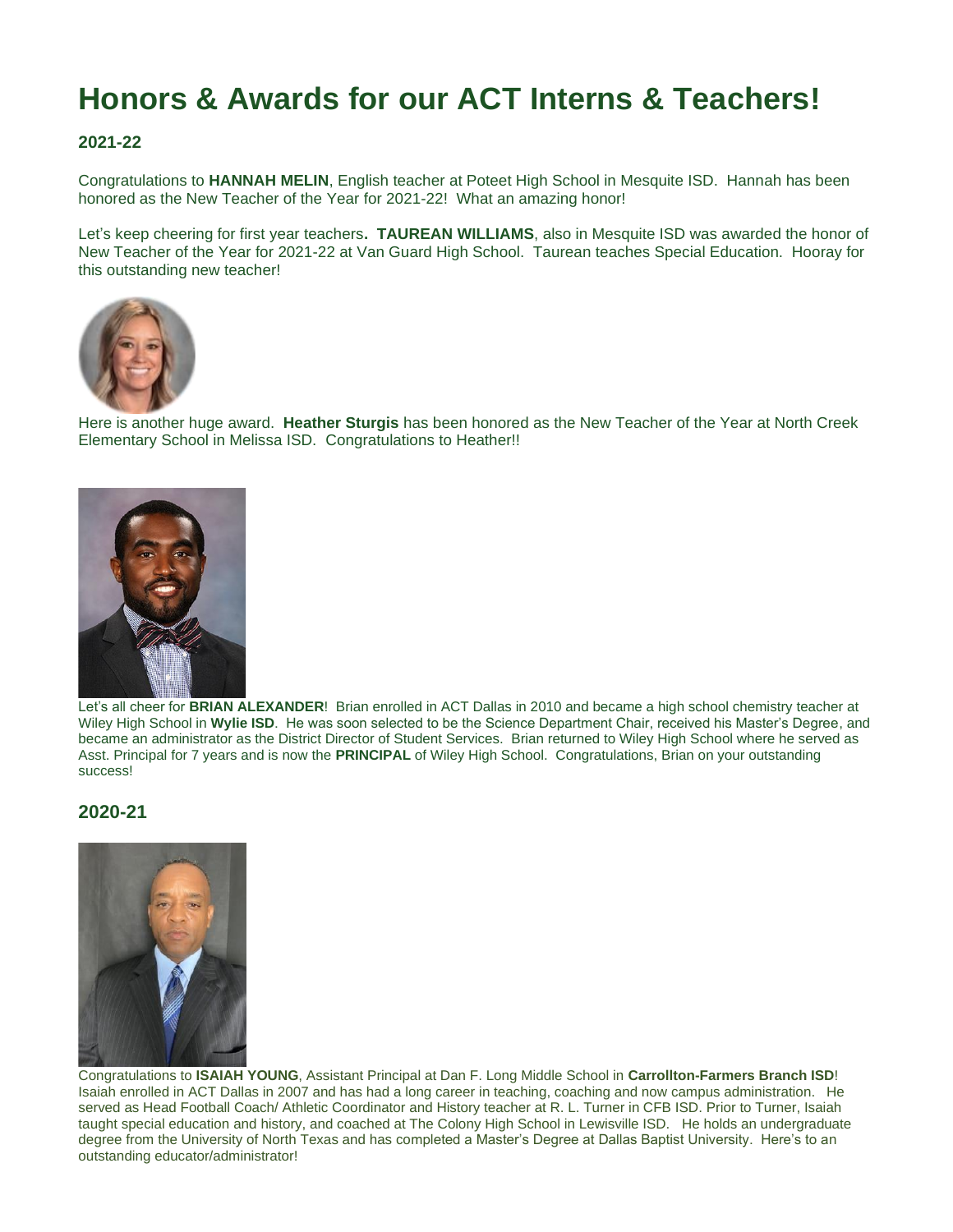

Congratulations to **ADRIANN WINDOM**! Adriann has been honored as the **ROOKIE TEACHER OF THE YEAR** for her campus, Marvin Elementary in Waxahachie ISD. Adriann is a beloved kindergarten teacher. Her Field Supervisor Susan Pugh has a knack for developing rookies of the year. Let's give a big cheer for Adriann and for Ms. Pugh!



Felicitaciones! That means "Congratulations" in Spanish. We are extending our congratulations to 9<sup>th</sup>-10<sup>th</sup> grade Spanish teacher **MATTHEW MANELLI**. Matthew was named the **"Beginning Teacher of the Year"** for his campus, **Jasper High School, in Plano ISD.** Matthew is also the Assistant Speech and Debate Coach. Matthew is certified not only for LOTE Spanish, but also for Theatre. Excelente!

Congratulations to **Simmone Wright** and **RaNitta Bowman.** Both are new teachers at **Joseph J. Rhoads Elementary School** in **Dallas ISD**, which is an ACE school. And both have been named **Department Chair!** Simmone is a 4<sup>th</sup> grade Reading teacher. RaNitta is a 5<sup>th</sup> grade math teacher. What an honor for both of them to be recognized for their leadership and given this opportunity to lead their departments.

### **2019-20**

**Shana Pink** enrolled in act♦dallas in 2010. She began her teaching career at Barnett Jr. High in Arlington ISD. During her first 5 years of teaching, she demonstrated her motivation for life-long learning and obtained her Master's Degree. With aspirations of working closely with students in all subject areas, this super star is now the 7<sup>th</sup> grade counselor & Lead **Counselor at H. S. Stevens Middle School in Crowley ISD**. Shana has outstanding leadership skills and great passion for ensuring that all students have the opportunity to achieve their dreams. This super star says she truly loves what she does and is very grateful.

Crowley ISD honored Shana Pink with one of the top awards in the district and then recognized her at a board meeting. Click to see the video**: <https://youtu.be/rBYafrObSMM>**

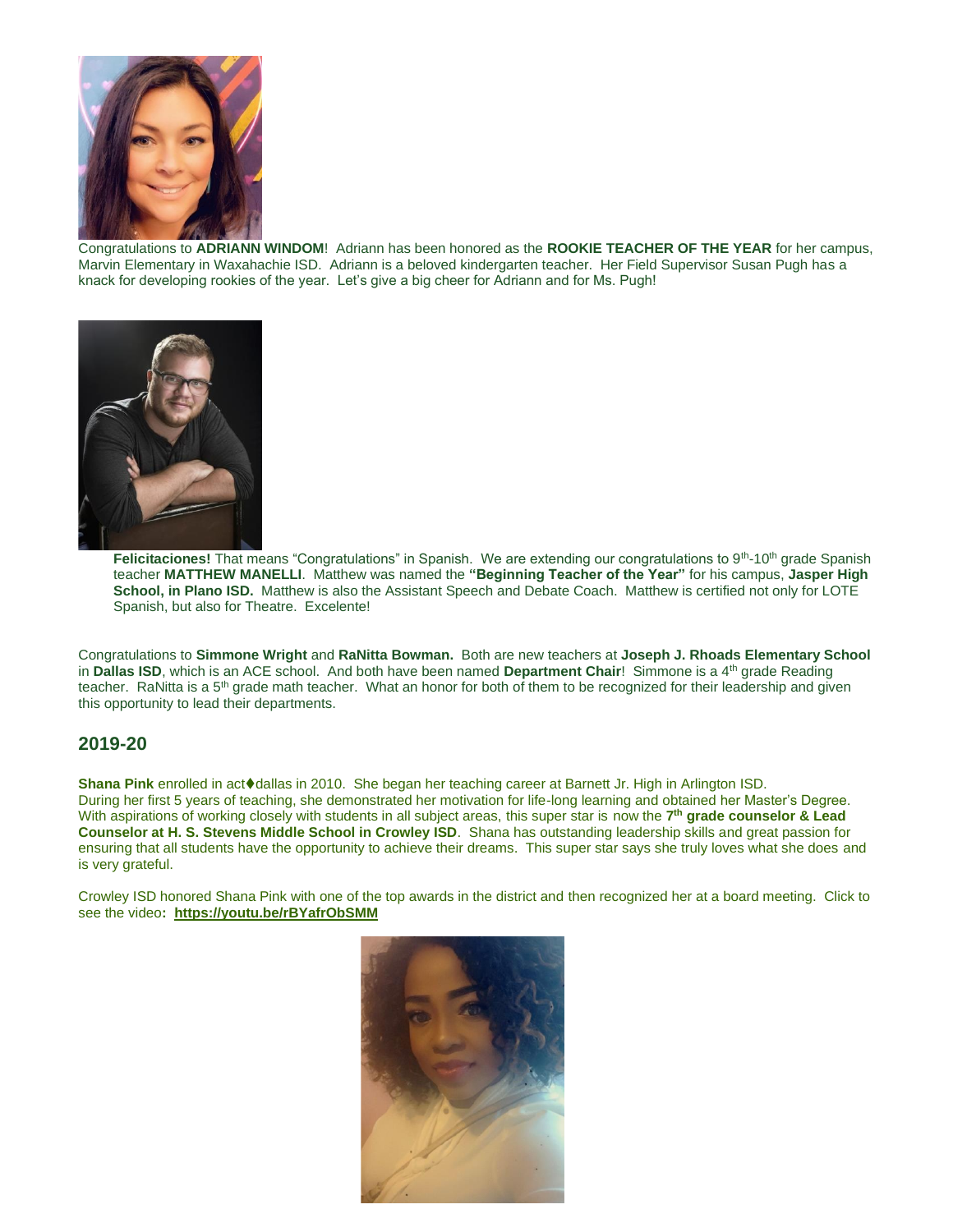Let's give a big shout out to **Matt Corcoran!** Matt enrolled in ACT Dallas in the summer of 2016 and was hired that fall as a math teacher at **Evans Middle School in McKinney ISD.** Now in his 4th year at Evans, Matt teaches 8th grade Pre-Algebra & Geometry and also coaches  $7<sup>th</sup>$  grade Football and  $8<sup>th</sup>$  grade Basketball. Matt is a super teacher and coach! He has been honored as the 2019-20 **"Teacher of the Year"** Way to go, Matt!



**Ms. Kennetra Robertson** enrolled in ACT Dallas in 2007 and has accumulated many honors and awards during her 13 years with **Plano ISD**. She moved to Texas with teaching experience in Louisiana and taught science at Plano's **Wilson Middle School** for 7 years. Then after obtaining her Master's Degree, she served as a campus administrator at **Otto Middle School** for 5 years. This year, Kennitra has been named the **principal of Robinson Middle School**. Congratulations to this distinguished career educator who is regularly engaged to motivate new teachers with the story of her path to administration!



Congratulations to **Mr. Jameile Choice**, Dallas native and DISD graduate, who is now the **Principal of A. Maceo Smith New**  Tech High School at B. F. Darrell in Dallas ISD. Jameile enrolled in act♦dallas in 2011 and completed his first year of teaching at Polytechnic High School in Ft. Worth ISD. Since then, he has continued to demonstrate strong leadership skills and obtained his Principal Certificate in 2015. Principal Choice has a fervent desire to ensure that all students have access to a quality education that can change their lives and empower their communities.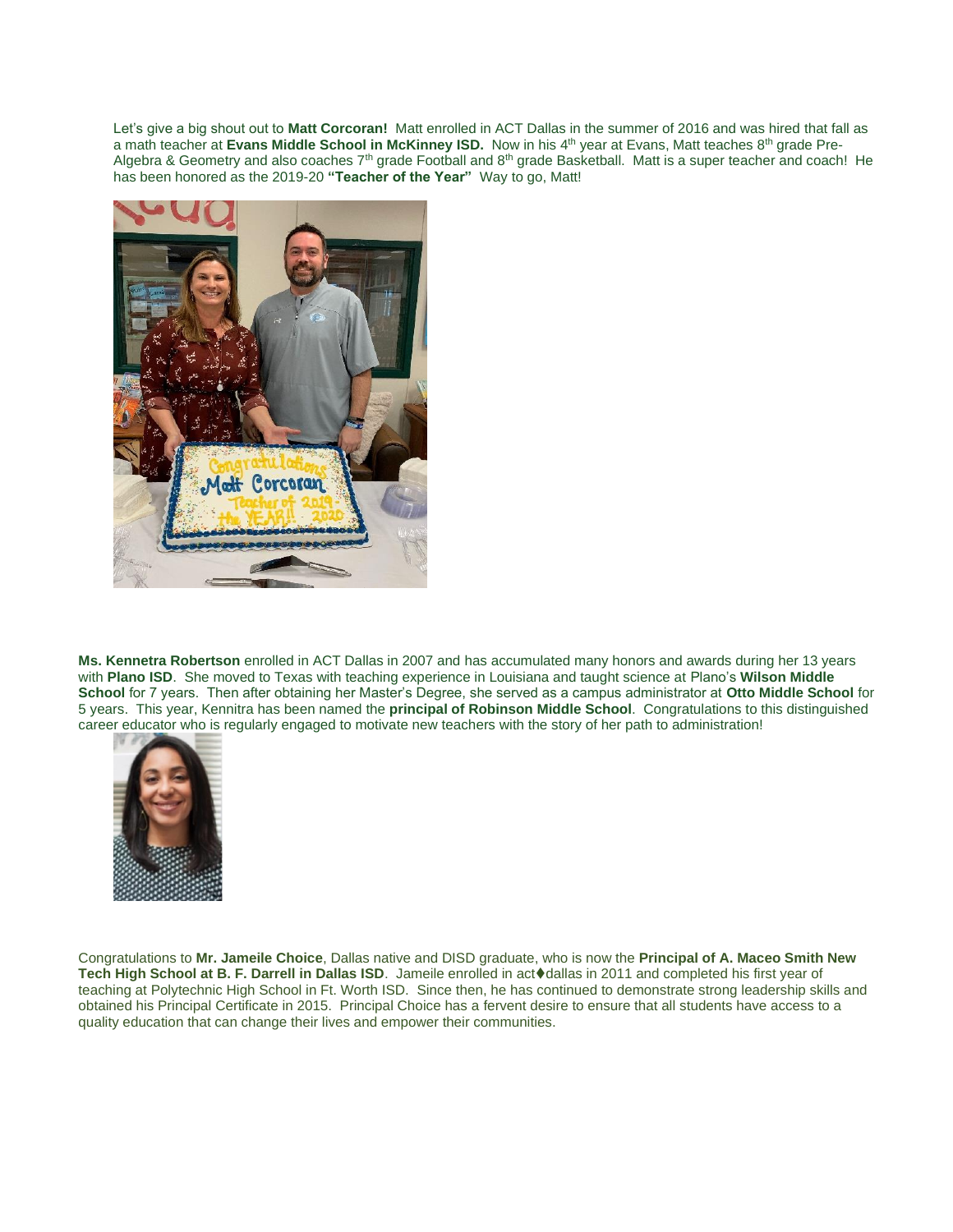

**LaKendrick Foster** enrolled in act⧫dallas in 2012. He successfully completed his internship year at Prime Prep Academy. With aspirations of becoming a campus instructional leader, LaKendrick obtained h

is Principal Certificate in 2019 and was selected to be the **Assistant Principal at Harry Truman Middle School in Grand Prairie ISD.** What a great success story!



**Tiffany Taylor Wilkerson** is an act⧫dallas superstar! In May 2009, before receiving her Bachelor's Degree, she had already chosen her life's profession. She completed the summer Preparation Program Institute and was immediately hired at Daniel Intermediate School in **Duncanville ISD**. Tiffany has three certification areas: 4-8 Generalist, Business Education, and ESL. Her love of students led her to obtain her Counselor certificate in 2016. With outstanding leadership skills, Tiffany was named as the **College & Career Readiness Counselor for Duncanville ISD**, a position that she thoroughly enjoys. She additionally obtained her Principal certificate in 2017. Plus, Tiffany is also an instructor for act⧫dallas Preparation Program Institutes.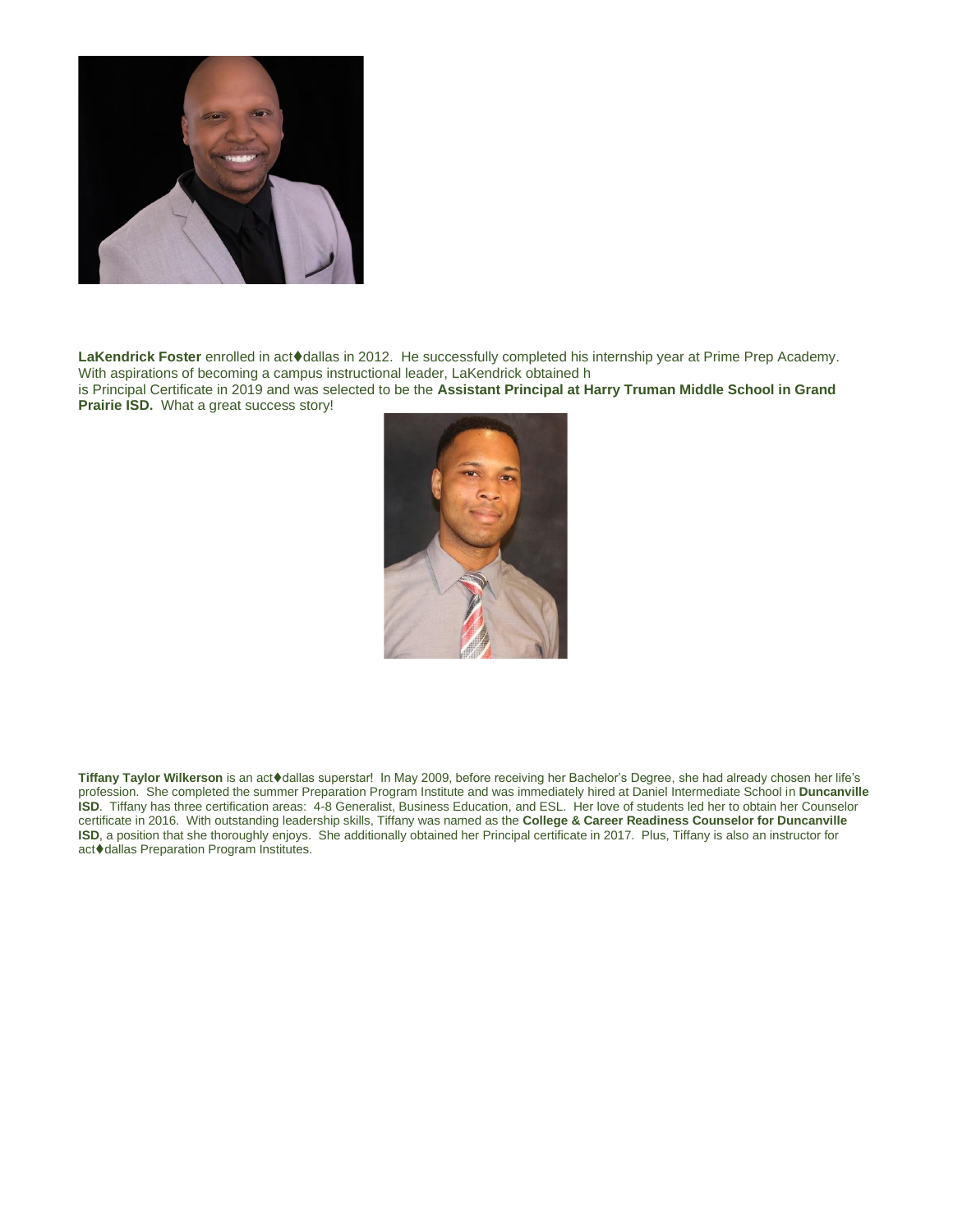

#### **2017-2018**

**Ms.Angellica Grayson** of Summer Creek Middle school in Crowley ISD has been honored as the **Teacher of the Year** for her campus. Angellica is an outstanding P.E. teacher who was enrolled in ACT Dallas in 2010. Way to go, Angellicca!



**KENNETH WASHINGTON** is an amazing Social Studies teacher at Village Tech in Cedar Hill. He was nominated by his students for the **CARENOW Teacher of the Month** and received the award on WFAA TV. Click on this link and atch the video!

[https://www.wfaa.com/video/entertainment/television/programs/good-morning-texas/carenow-teacher-of](https://www.wfaa.com/video/entertainment/television/programs/good-morning-texas/carenow-teacher-of-the-month-kenneth-washington/287-8140515)[the-month-kenneth-washington/287-8140515](https://www.wfaa.com/video/entertainment/television/programs/good-morning-texas/carenow-teacher-of-the-month-kenneth-washington/287-8140515)

#### **2016-17**

**Katlin Mozzocco** received the high honor of being one of 3 beginning teachers in Texas to be selected "**2016-17 Intern of the**  Year" by the Texas Alternative Certification Association. When Kate received this award and a \$1,000 check, she was teaching 2<sup>nd</sup> grade at Hart Elementary School in Lovejoy ISD. Since then Kate has married and is now Kate Duncan. She and her husband live in McKinney, but she still teaches in Lovejoy. She is now an outstanding 4<sup>th</sup> grade teacher at Puster Elementary School.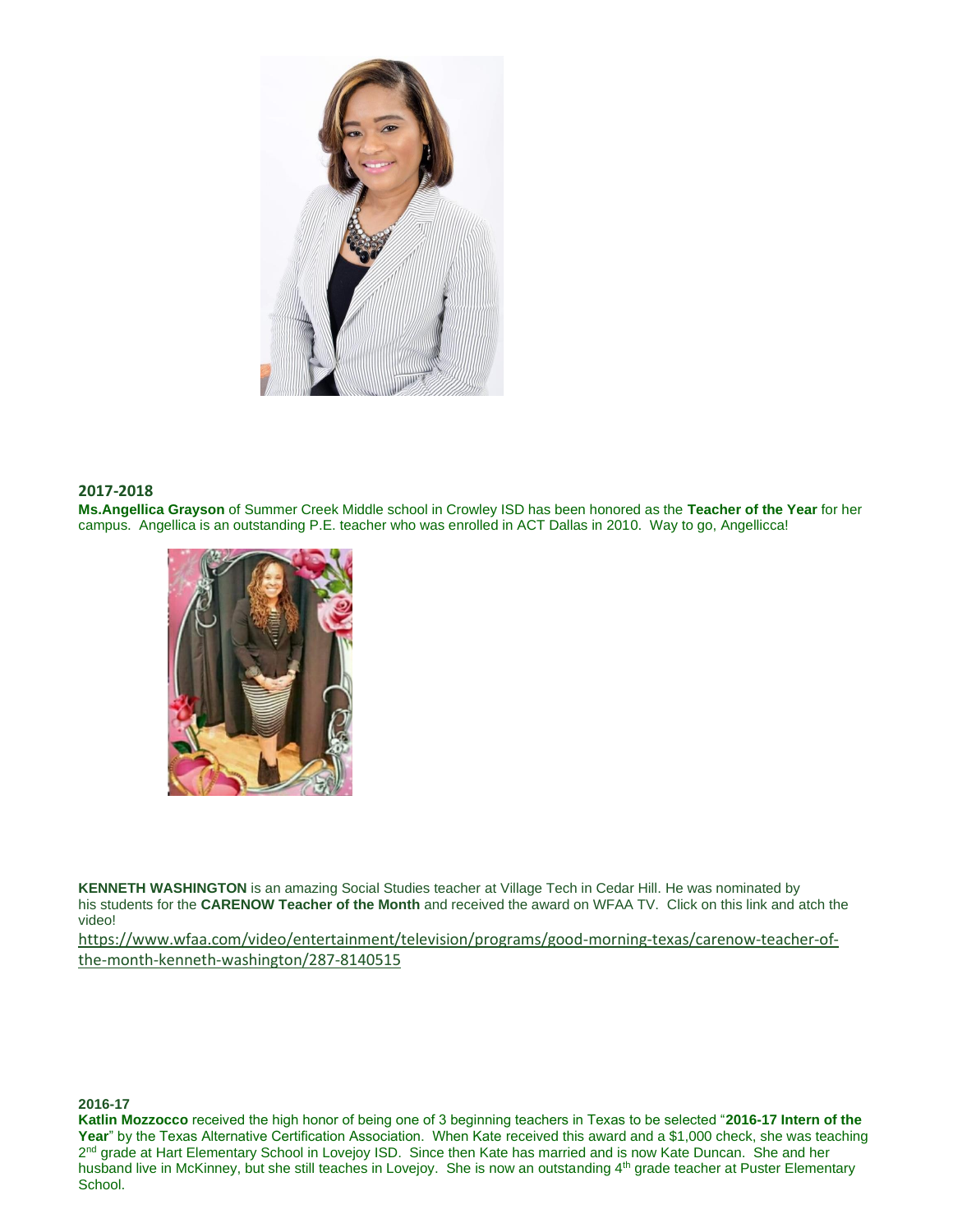

#### **2015-16**

**Victoria Wimmer** was one of 3 state winners named by the Texas Alternative Certification Association as **"Intern of the Year"** for 2014-15. Victoria teaches English I and English II Pre-AP at Pantego Christian Academy in Dallas. Not only is Victoria an amazing teacher, but she is also a talented leader who was also chosen to be the Freshman Class Sponsor.





**MARCUS SHAVERS** , 2009 ACT Dallas intern, is the head football coach and Campus Athletic Coordinator at McKinney High School in McKinney ISD. Talk about a champ! Marcus is a great educator and coach, totally dedicated to his students and players. Way to go, Marcus.

#### **2013-14**

**Ms. Shannon Thornton,** 5th grade math teacher at Adele Turner Elementary School in Dallas ISD has been honored as **"Teacher of the Year."** Shannon obtained teacher certification through ACT Dallas in 2011 and was honored then as **"Intern of the Year"** by the Texas Alternative Certification Association. That award was only given to 3 beginning teachers in the entire state. Shannon is a very outstanding teacher, who is now teaching at the elementary school that she attended. Congratulations! Shannon is shown below with her ACT Dallas Field Supervisor, Susan Pugh, who attended the award ceremony.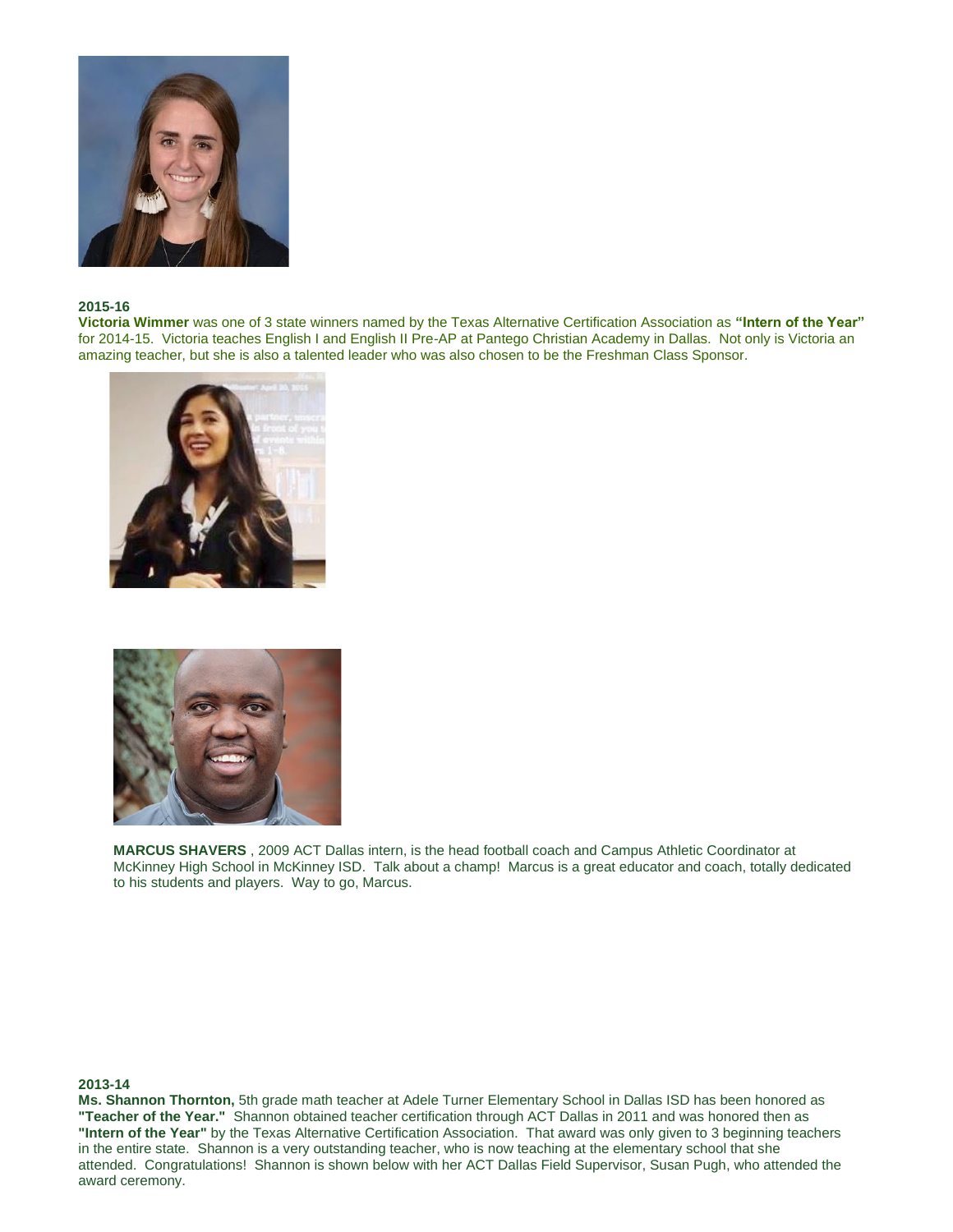

#### **2018**

**RILEY DODGE** has been named the head coach for Southlake Carroll High School's powerhouse football team. Riley was a former American football player and a 2015 ACT Dallas intern. He follows in his father's footsteps as a winning coach and is now on his own path for super stardom!





**SABRINA HODGE**, 2008 intern, began teaching at Florence Middle School in Dallas ISD. She was honored as the **Teacher of the Year** for her campus in 2009-10. Then she was promoted to Instructional Coach and has now been Assistant Principal for the past 3 years.